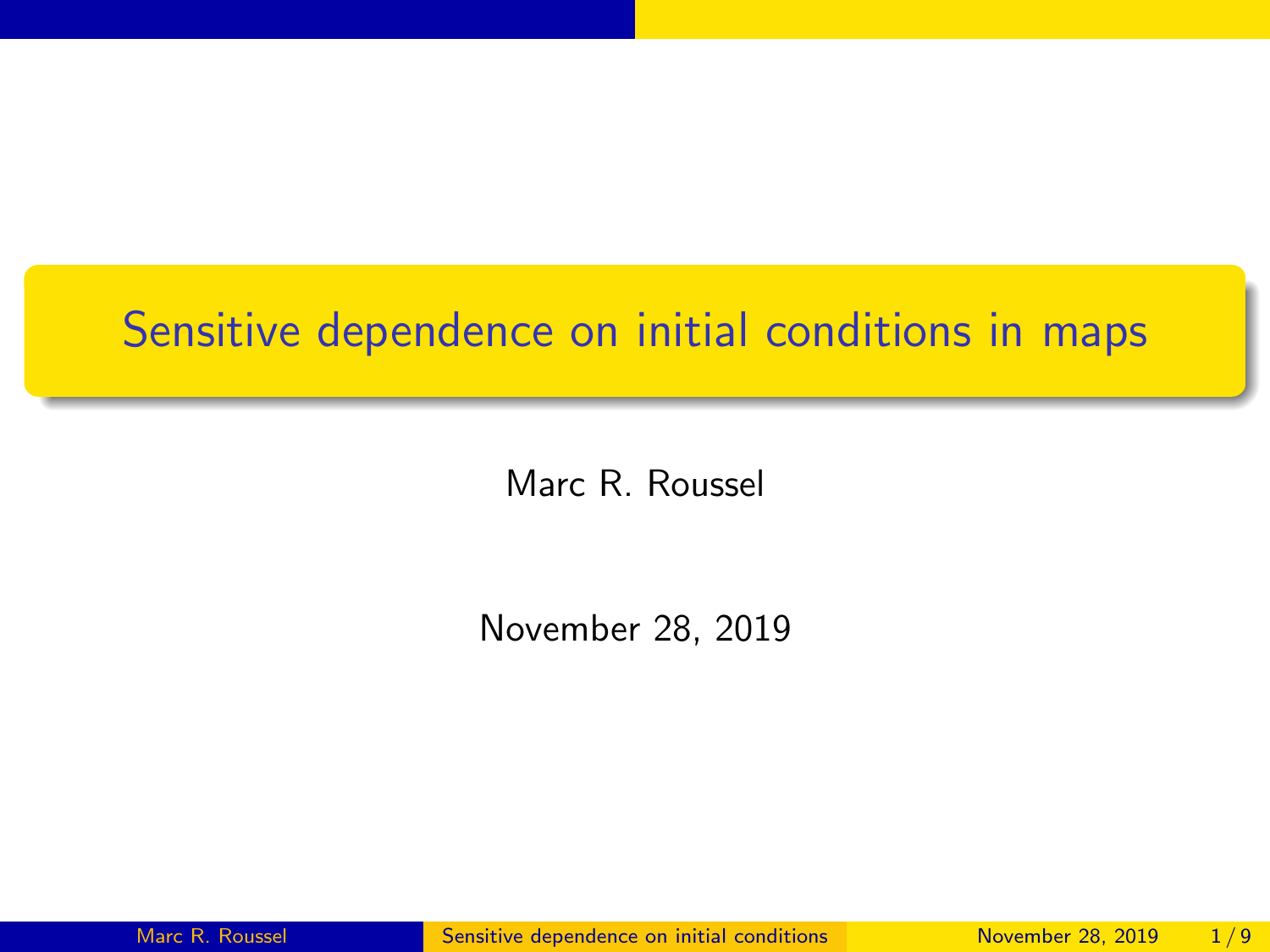#### Lyapunov exponents

- Sensitive dependence on initial conditions is a measurable quantity using a quantity called the Lyapunov exponent.
- Locally, on average, nearby points diverge exponentially if the map is chaotic.
- Suppose that we have two sequences generated by the same map from nearby initial conditions,  $\{x_n\}$  and  $\{y_n\}$ . Define  $\delta_n = v_n - x_n$ .
- On average, the distance grows exponentially with iteration:

$$
|\delta_n|\sim |\delta_0|e^{\mu n}
$$

#### $\mu$  is the Lyapunov exponent.

 $\bullet$  Since  $\mu$  is an average quantity, we need long sequences to estimate it accurately.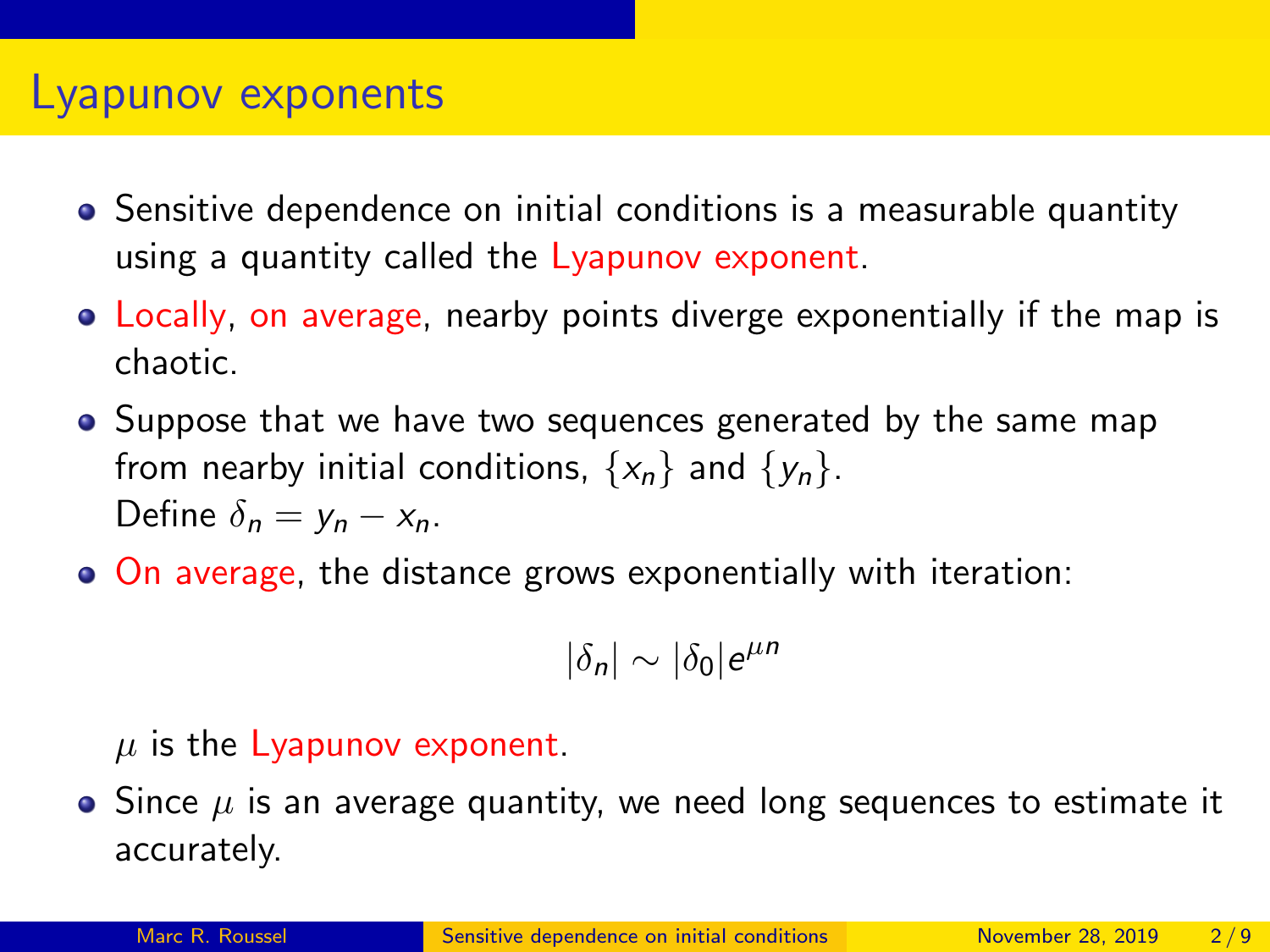#### Estimating the Lyapunov exponent of a map

Starting from  $|\delta_n| \sim |\delta_0| e^{\mu n}$ , we can obtain

$$
\mu \sim \frac{1}{n} \ln \left| \frac{\delta_n}{\delta_0} \right|
$$

- The latter is not exact anywhere. The '∼' symbol here indicates that it is true on average over the attractor.
- Since  $y_0 = x_0 + \delta_0$ ,

$$
\delta_n = y_n - x_n = f^{(n)}(x_0 + \delta_0) - f^{(n)}(x_0)
$$

$$
\therefore \mu \sim \frac{1}{n} \ln \left| \frac{f^{(n)}(x_0 + \delta_0) - f^{(n)}(x_0)}{\delta_0} \right|
$$

• For very small  $\delta_0$ , this is

$$
\mu \sim \frac{1}{n} \ln \left| \frac{df^{(n)}}{dx} \right|_{x=x_0}
$$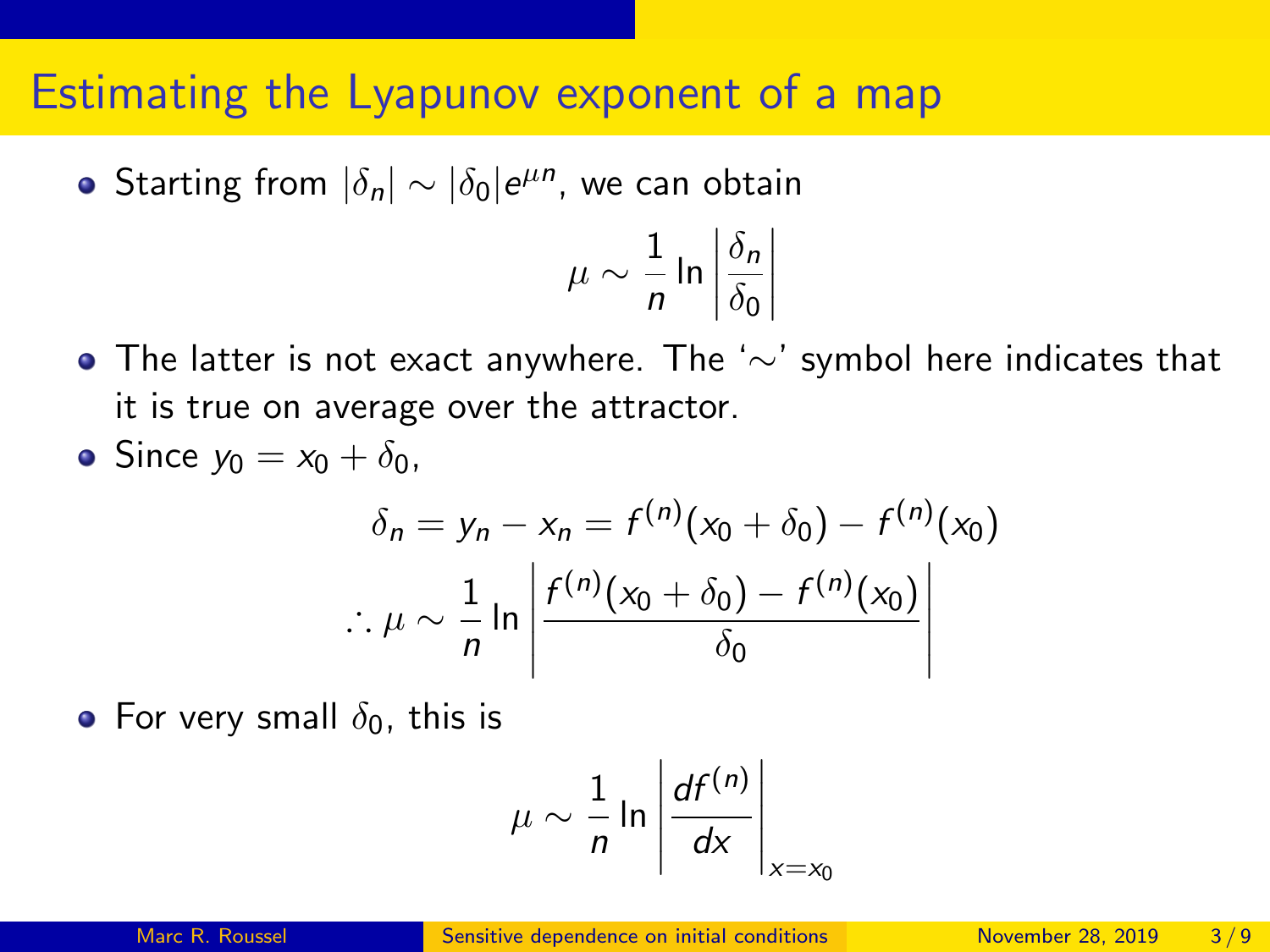#### Estimating the Lyapunov exponent of a map (continued)

$$
\mu \sim \frac{1}{n} \ln \left| \frac{df^{(n)}}{dx} \right|_{x=x_0}
$$

$$
\bullet \ f^{(n)}(x) = f(f(f(\ldots f(x)))\ldots)
$$

Apply the chain rule to the derivative:

$$
\left. \frac{df^{(n)}}{dx} \right|_{x=x_0} = \left. \frac{df}{dx} \right|_{x=f^{(n-1)}(x_0)} \left. \frac{df}{dx} \right|_{x=f^{(n-2)}(x_0)} \cdots \left. \frac{df}{dx} \right|_{x=x_0}
$$
\n
$$
= \left. \frac{df}{dx} \right|_{x=x_{n-1}} \left. \frac{df}{dx} \right|_{x=x_{n-2}} \cdots \left. \frac{df}{dx} \right|_{x=x_0}
$$
\n
$$
= \prod_{i=0}^{n-1} f'(x_i).
$$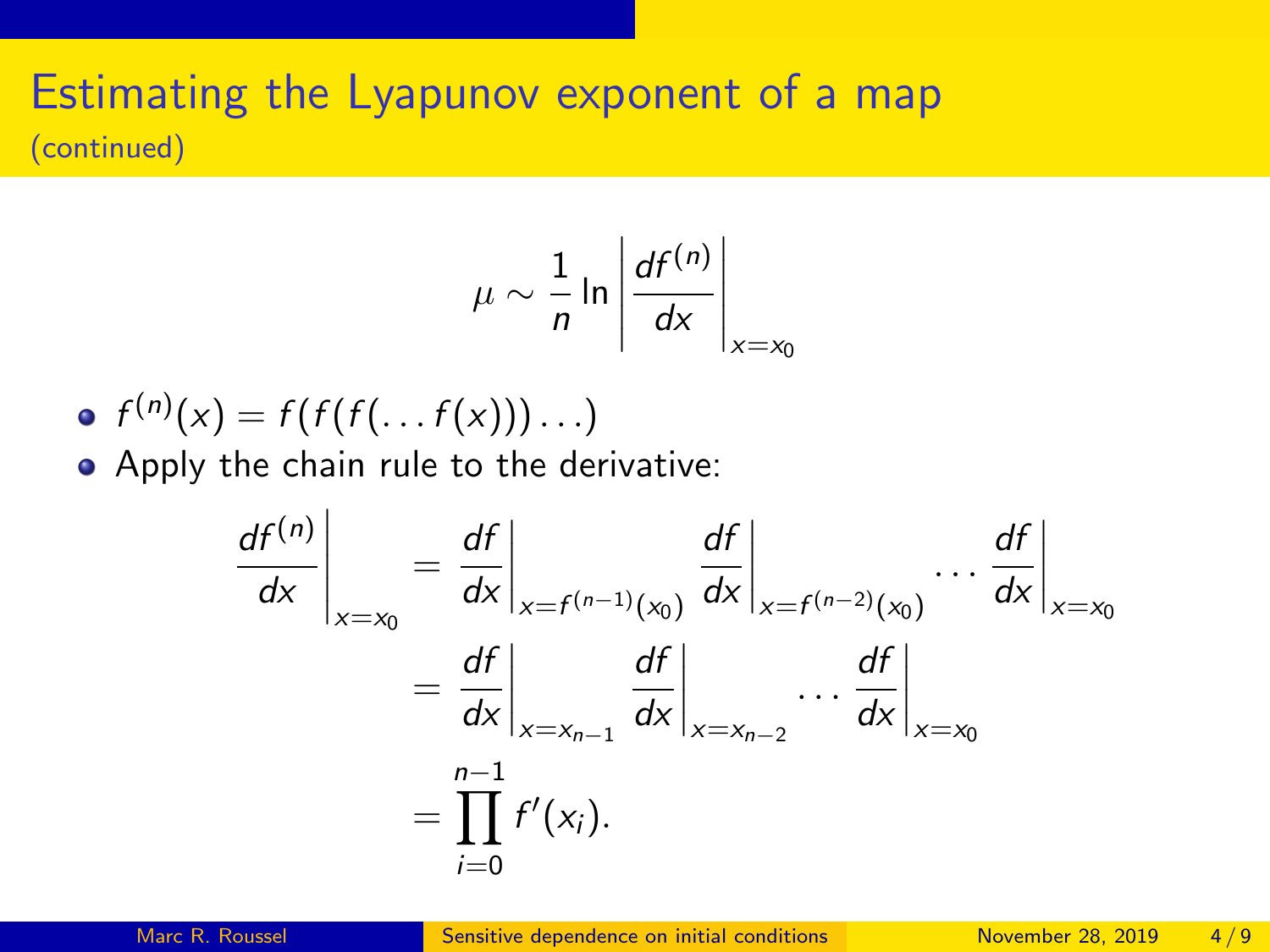#### Estimating the Lyapunov exponent of a map (continued)

$$
\mu \sim \frac{1}{n} \ln \left| \frac{df^{(n)}}{dx} \right|_{x=x_0} \quad \text{and} \quad \frac{df^{(n)}}{dx} \right|_{x=x_0} = \prod_{i=0}^{n-1} f'(x_i).
$$

• Substitute into  $\mu$  and use the product rule of logarithms:

$$
\mu \sim \frac{1}{n} \ln \left| \prod_{i=0}^{n-1} f'(x_i) \right| = \frac{1}{n} \sum_{i=0}^{n-1} \ln |f'(x_i)|
$$

To get an accurate average, we need to include a large number of observations, so formally

$$
\mu = \lim_{n \to \infty} \frac{1}{n} \sum_{i=0}^{n-1} \ln |f'(x_i)|
$$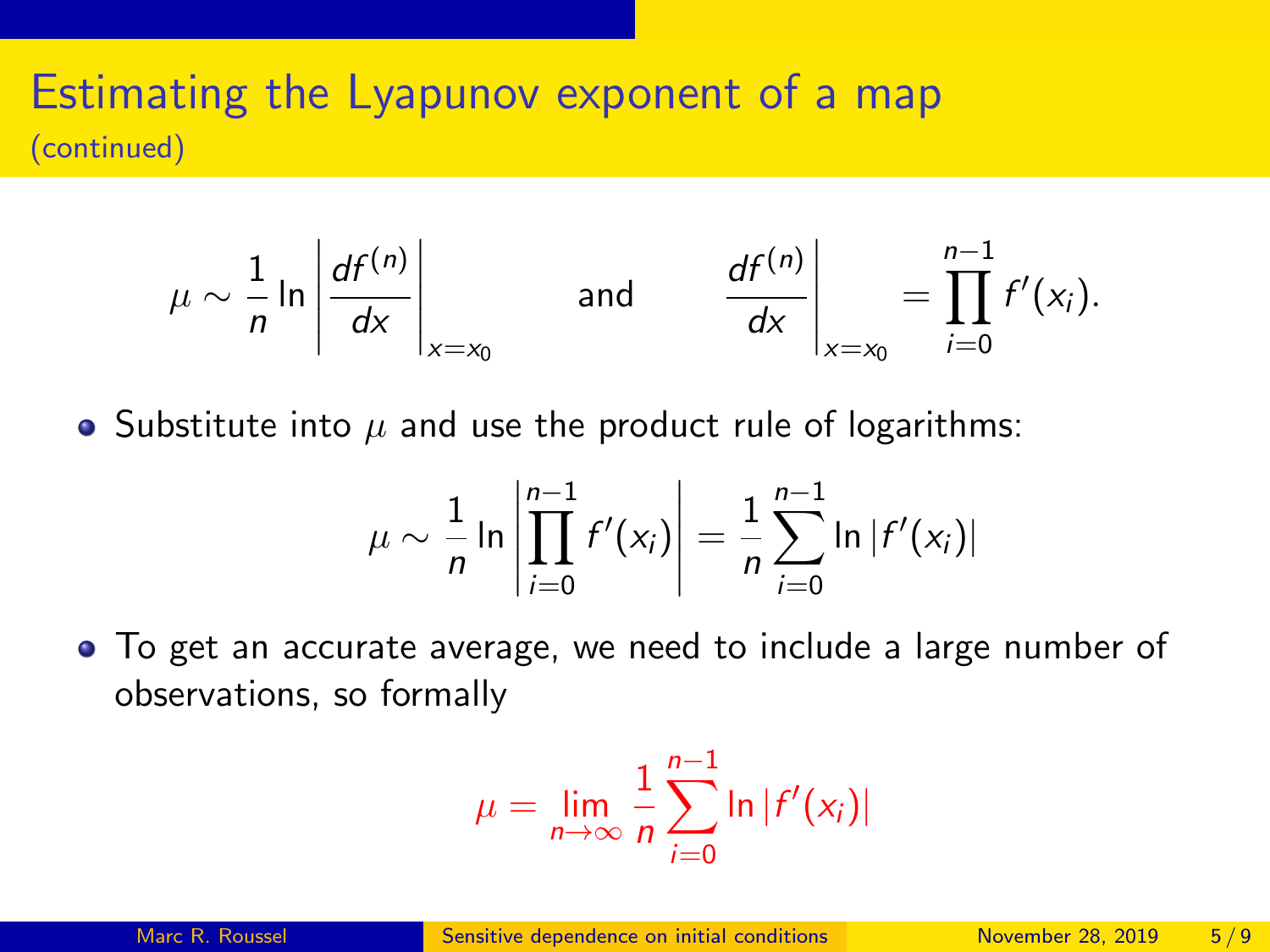# Some simple cases of Lyapunov exponents

Stable fixed points

$$
\mu = \lim_{n \to \infty} \frac{1}{n} \sum_{i=0}^{n-1} \ln |f'(x_i)|
$$

Suppose a map has a stable fixed point  $x^*$ .

For any sequence started from within the basin of attraction of  $x^*$ , because trajectories approach  $x^*$ , the average is eventually dominated by the fixed point, so

$$
\mu = \ln |f'(x^*)|
$$

Since  $|f'(x^*)| < 1$  for a stable fixed point,  $\mu < 0$ .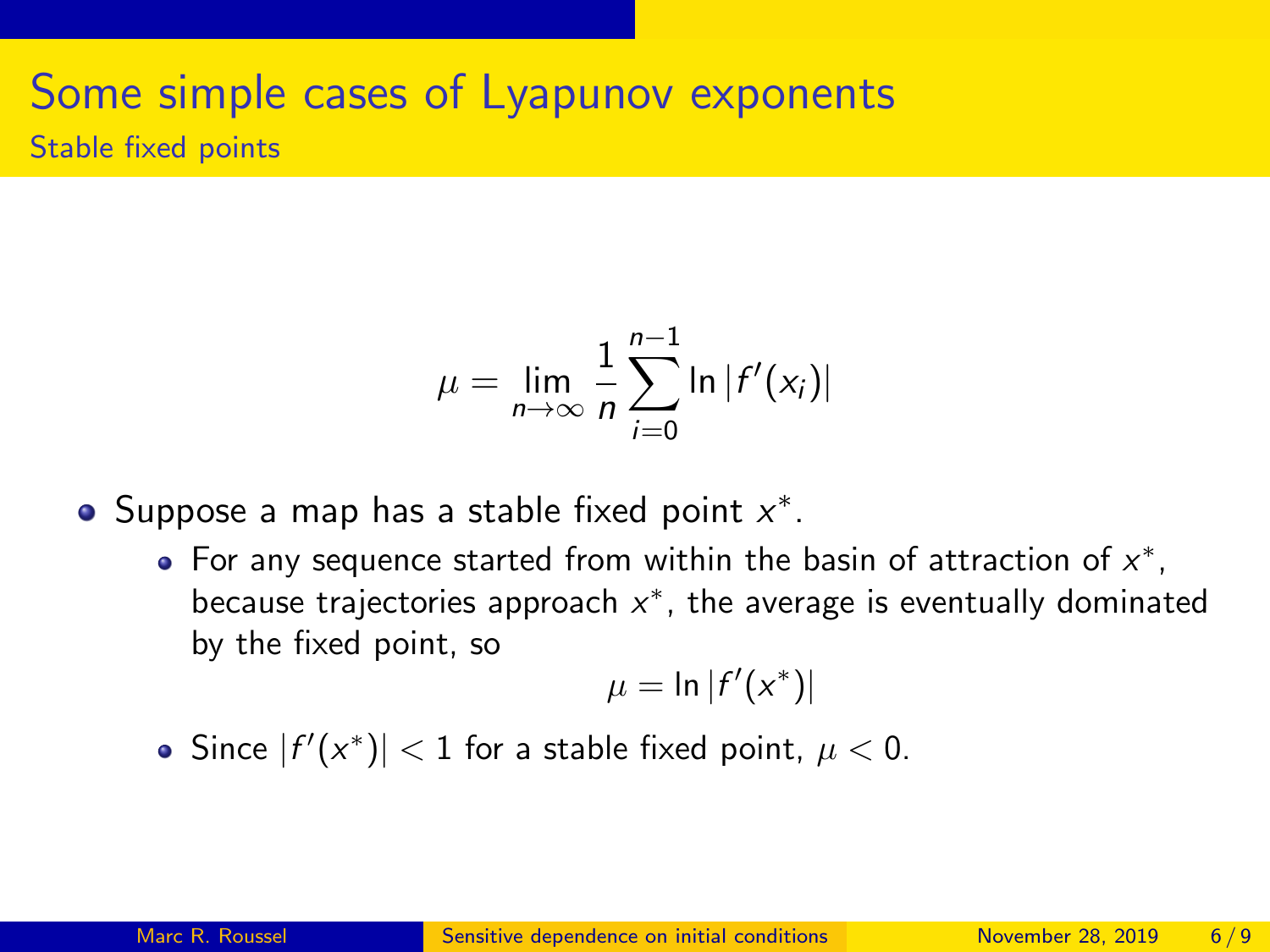## Some simple cases of Lyapunov exponents

Stable fixed points

$$
\mu = \lim_{n \to \infty} \frac{1}{n} \sum_{i=0}^{n-1} \ln |f'(x_i)|
$$

- $\bullet$  Suppose a map has a stable period-k orbit.
	- The same argument applies as above, except that we now have to average over all  $k$  points of the periodic solution:

$$
\mu = \frac{1}{k} \sum_{i=1}^k \ln |f'(x_i)|
$$

where  $(x_1, x_2, \ldots, x_k)$  are the k points of the stable periodic orbit. • Note that

$$
\mu = \frac{1}{k} \ln \left| \frac{df^{(k)}}{dx} \right|_{x=x_1}
$$

• Since the orbit is stable, this derivative must have a magnitude smaller than one, so  $\mu < 0$ .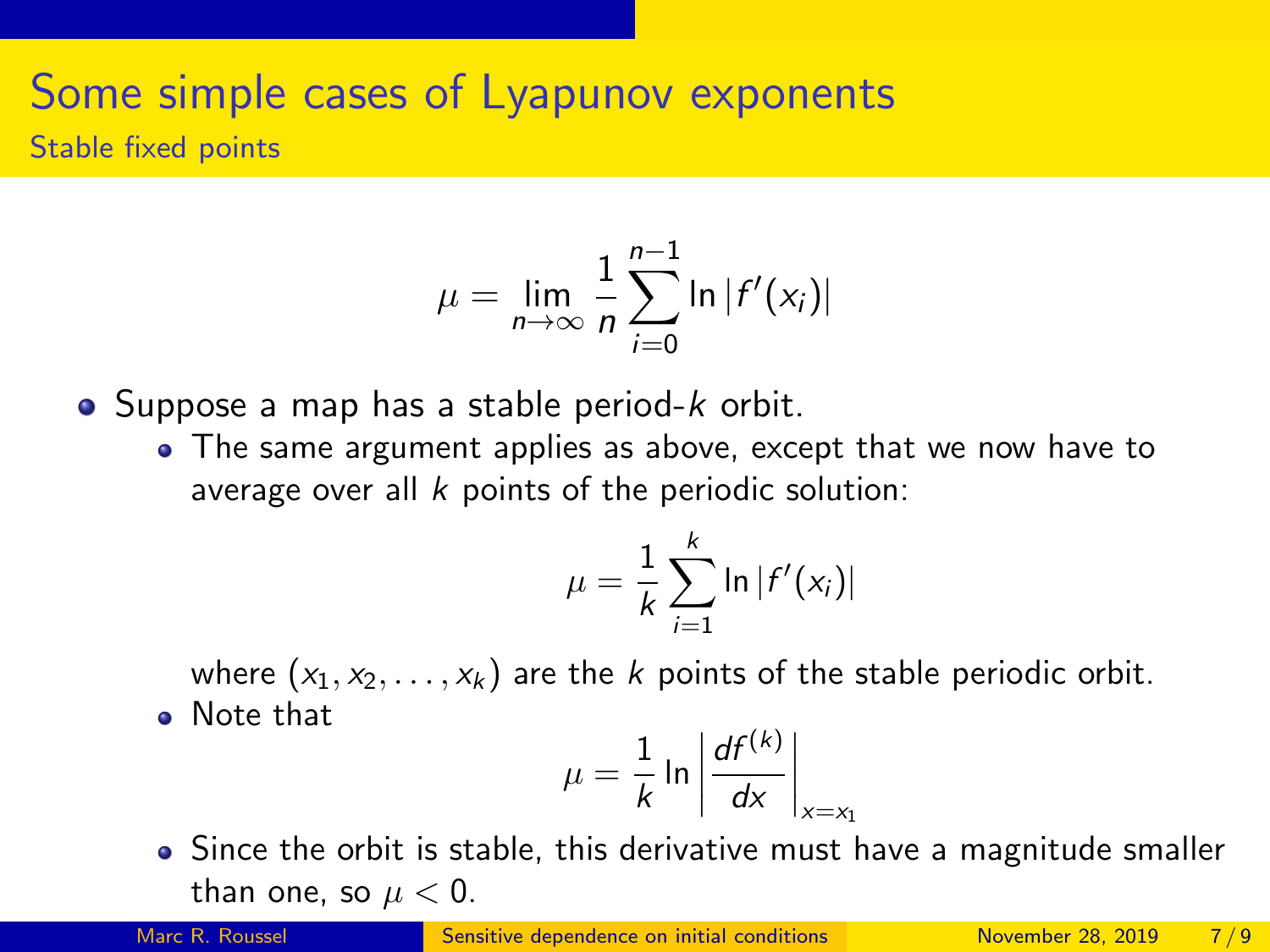- Matlab functions and expressions can often operate elementwise on arrays. This facilitates the writing of one-liners.
- In the following, suppose that x is a one-dimensional array.
- The expression lambda $*(1-2*x)$  multiplies each element of the array by 2, then subtracts each element from 1, and finally multiplies each element by lambda. The result is an array storing the result of applying the above formula to each element of x.
- abs  $(x)$  applies the absolute value function to each element of x. Most Matlab functions of a single variable (log, sin, . . . ) will operate elementwise on arrays.